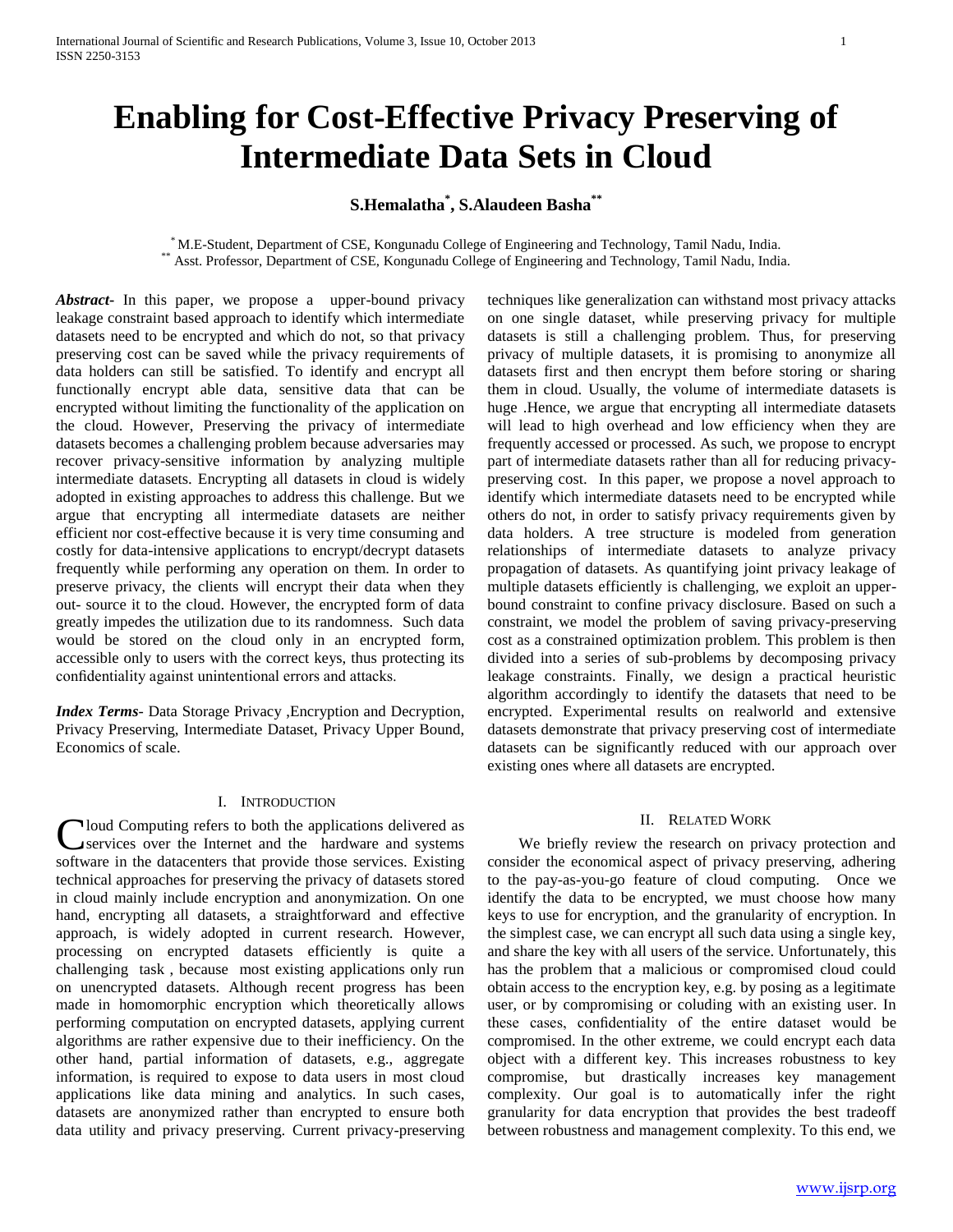partition the data into subsets, where each data subset is accessed by the same group of users. We then encrypt each data subset using a different key, and distribute keys to groups of users that should have access (based on the desired access control policies).Thus, a malicious or buggy cloud that compromises a key can only access the data that is encrypted by that key, minimizing its negative impact. We introduce a dynamic access analysis technique that identifies user groups who can access different objects in data set. To provide data robustness is to replicate a message such that each Storage server stores a copy of the message. It is very robust because the message can be retrieved as long as one storage server survives. The privacy concerns caused by retaining intermediate datasets in cloud are important but they are paid little attention. Storage and computation services in cloud are equivalent from an economical perspective because they are charged in proportion to their usage. Tight integration of encoding, encryption, and forwarding makes the storage system efficiently meet the requirements of data robustness, data confidentiality, and data forwarding. Thus, cloud users can store valuable intermediate datasets selectively when processing original datasets in data-intensive applications like medical diagnosis, in order to curtail the overall expenses by avoiding frequent re-computation to obtain these datasets. Such scenarios are quite common because data users often reanalyze results, conduct new analysis on intermediate datasets, or share some intermediate results with others for collaboration in cloud that deals with privacy preserving protection for data storage and usage. Although encryption works well for data privacy in these approaches, it is necessary to encrypt and decrypt datasets frequently in many applications. Encryption is usually integrated with other methods to achieve cost reduction, high data usability and privacy protection. Royet al. investigated the data privacy problem caused by Map Reduce and presented a system named Airavat which incorporates mandatory access



**Fig2.1:System architecture for secure transaction using the cloud**

control with differential privacy. Puttaswamy et al described a set of tools called Silverline that identifies all functionally encryptable data and then encrypts them to protect privacy.

Zhang et al. proposed a system named Sedic which partitions Map Reduce computing jobs in terms of the security labels of data they work on and then assigns the computation without sensitive data to a public cloud. The sensitivity of data is required to be labeled in advance to make the above approaches available. Ciriani et al. proposed an approach that combines encryption and data fragmentation to achieve privacy protection for distributed data storage with encrypting only part of datasets. We follow this line, but integrate data anonymization and encryption together to fulfill cost-effective privacy preserving. The importance of retaining intermediate datasets in cloud has been widely recognized , but the research on privacy issues incurred by such datasets just commences. Davidson et al. studied the privacy issues in workflow provenance, and proposed to achieve module privacy preserving and high utility of provenance information via carefully hiding a subset of intermediate data. This general idea is similar to ours, yet our research mainly focuses on data privacy preserving from an economical cost perspective while theirs concentrates majorly on functionality privacy of workflow modules rather than data privacy. Our research also differs from theirs in several aspects such as data hiding techniques, privacy quantification and cost models. But our approach can be complementarily used for selection of hidden dataitems in their research if economical cost is considered. The PPDP research community has investigated extensively on privacy-preserving issues and made fruitful progress with a variety of privacy models and preserving methods . Privacy principles such as k-anonymity and l-diversity are put forth to model and quantify privacy, yet most of them are only applied to one single dataset. Privacy principles for multiple datasets are also proposed, but they aim at specific scenarios such as continuous data publishing or sequential data releasing. The research in exploits information theory to quantify the privacy via utilizing the maximum entropy principle. The privacy quantification herein is based on the work . Many anonymization techniques like generalization have been proposed to preserve privacy, but these methods alone fail to solve the problem of preserving privacy for multiple datasets. Our approach integrates anonymization with encryption to achieve privacy preserving of multiple datasets.

#### III. APPROACHES

 Our approach works by automatically identifying subsets of an application's data that are not directly used in computation, and exposing them to the cloud only in encrypted form.

 • We present a technique to partition encrypted data into parts that are accessed by different sets of users (groups). Intelligent key assignment limits the damage possible from a given key compromise, and strikes a good tradeoff between robustness and key management complexity.

 • We present a technique that enables clients to store and use their keys safely while preventing cloud-based service from stealing the keys. Our solution works today on unmodified web browsers.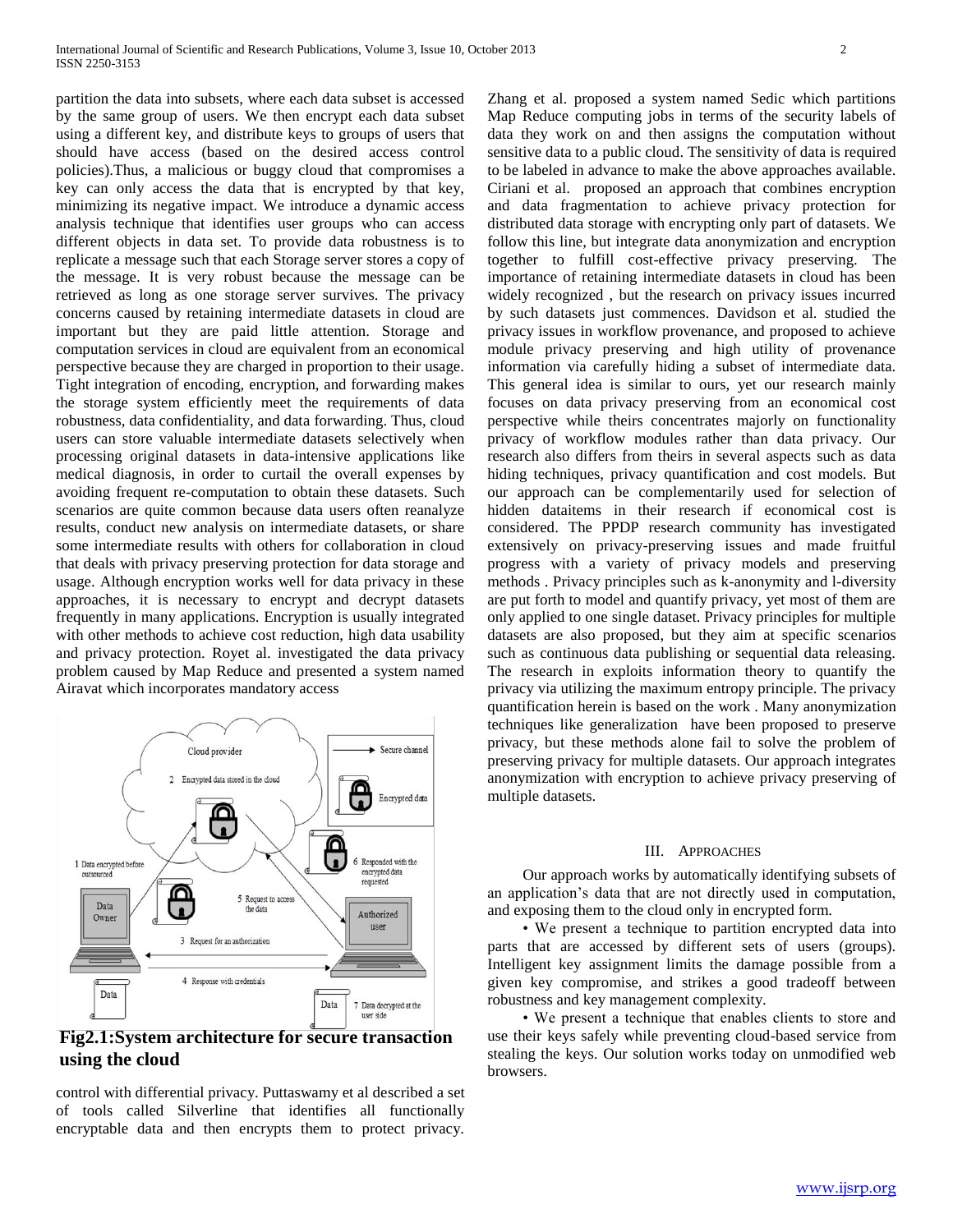## IV. MOTIVATING EXAMPLE

 A motivating scenario is illustrated in where an online health service provider, e.g., Microsoft HealthVaule , has moved data storage into cloud for economical benefits. Original datasets are encrypted for confidentiality. Data users like governments or research centres access or process part of original datasets after anonymization. Intermediate datasets generated during data access or process are retained for data reuse and cost saving in cloud database. Two independently generated intermediate datasets in Fig.1 are anonymized to satisfy 2-diversity, i.e., at least two individuals own the same quasi-identifier and each quasi-identifier corresponds to at least two sensitive values. Knowing that a lady aged 25 living in 21400 (corresponding quasi-identifier is  $(214$  ∗, female, young)) is in both datasets, an adversary can infer that this individual suffers from HIV with high confidence if (a) and (b) are collected together. Hiding (a) or (b) by encryption



**Fig. 4.1. A scenario showing privacy threats due to intermediate datasets.**

is a promising way to prevent such a privacy breach. Assume (a) and (b) are of the same size, the frequency of accessing(a) is 10 and that of (b) is 100. We hide (a) to preserve privacy because this can incur less expense than hiding (b). In most real-world applications, a large number of intermediate datasets are involved. Hence, it is challenging to identify which datasets should be encrypted to ensure that privacy leakage requirements are satisfied while keeping the hiding expenses as low as possible.

## V. PROBLEM ANALYSIS

# **5.1Datacentric security and privacy:**

 Data in the cloud typically resides in a shared environment, but the data owner should have full control over who has the right to use the data and what they are allowed to do with it once they gain access.To provide this data control in the cloud, a standard based heterogeneous data-centric security approach is an essential element that shifts data protection from systems and applications. In this approach, documents must be self-describing and defending regardless of their environments. Cryptographic approaches and usage policy rules must be considered. When someone wants to access data, the system should check its policy

rules and reveal it only if the policies are satisfied. Existing cryptographic techniques can be utilized for data security,but privacy protection and outsourced computation need significant attention—both are relatively new research directions.



# **Fig5.1.1:An architecture for privacy and**

 Data provenance issues have just begun to be addressed in the literature. In some cases,information related to a particular hardware component (storage, processing, or communication) must be associated with a piece of data.

#### **5.2 Privacy-Preserving Cost Problem**

**security**

 Privacy-preserving cost of intermediate datasets from frequent en/decryption with charged cloud services.Cloud service venders have set up various pricing models to support the pay-asyou-go model, e.g., Amazon Web Services pricing model.Practically, en/decryption needs computation power, data storage and other cloud services. To avoid pricing details and focus on the discussion of our core ideas, we combine the prices of various services required by en/decryption into one. This combined price is denoted as PPRR. PPRR indicates the overhead of en/decryption on per GB data per execution.Datasets in  $DD$  can be divided into two sets. One is for encrypted datasets, denoted as . The other is for unencrypted datasets, denoted as Then, the equations  $DD$  eenncc  $\cup$  DD uunnee = DD and DD eenncc  $\cap$  DD uunnee =  $\emptyset$  hold. We define the pair  $\langle$ , DD  $a$ uunnee) as a global privacy-preserving solution. The privacypreserving cost incurred by a solution  $\langle , DD \space$  *uunnee*  $\rangle$  is denoted as  $C C p p p p$  ( $\langle D D$  eenncc,  $D D$  uunnee)). With the notations framed above, the cost  $\mathcal{C}Cpppp$  ( $\langle ,DD$  uunnee)) in a given period  $[TT0, T]$ , can be deduced by the following formula: TТ

 $\mathcal{C}Cpppp$  ( $\langle DD \; eenn \; cc \; , \; DD \; uunnee \; \rangle$ ) =  $\int (\sum dd \; ii \; \in DD \;$  $\mathit{eenncc}$   $\mathit{SSii} \cdot \mathit{PPRR} \cdot \mathit{ffii} \cdot \mathit{tt} \cdot \mathit{ddtt}.$  (1)

 $tt = TT0$ 

The privacy-preserving cost rate for  $C\mathcal{C}pppp$   $( \langle , DD \rangle )$  $u$ unnee  $)$ , denoted as  $CCRRpppp$ , is defined as follows.

 $CCRRpppp \triangleq \sum dd$  ii  $\in$ DD eenncc SSii · PPRR · (2)

In the real world,  $SSii$  and  $ffii$  possibly vary over time, but we assume herein that they are static so that we can concisely present the core ideas of our approach. The dynamic case will be explored in our future work. With this assumption, *CCRRpppp*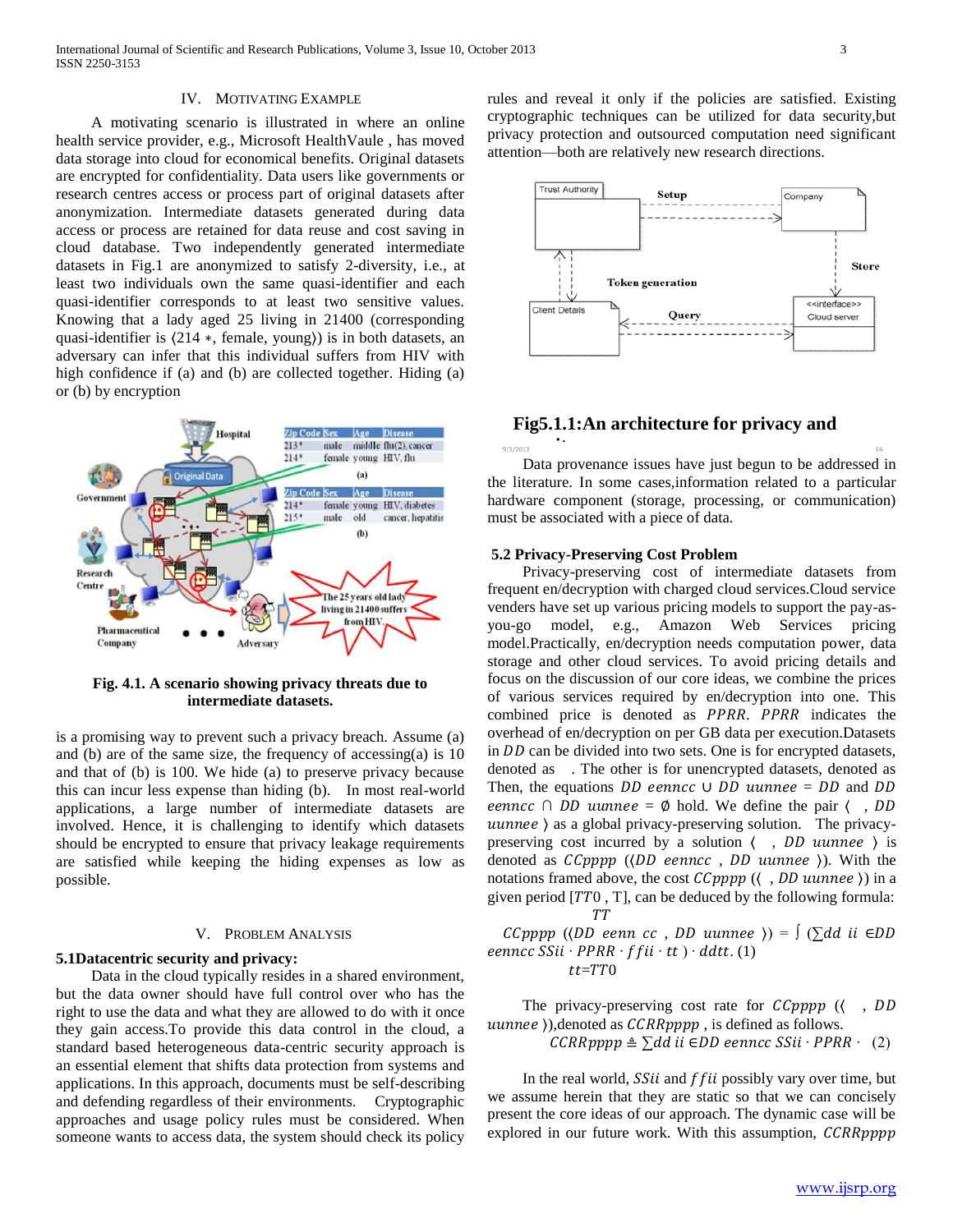determines  $\mathcal{C}Cpppp$  ( $\langle , DD \space \text{uunnee} \rangle$  in a given period. Thus, we blur their meanings subsequently. The problem of how to make privacy-preserving cost as low as possible given a SIT can be modeled as an optimization problem on :

Minimize  $CCRRpppp = \sum dd$  ii  $\in DD$  eenncc  $SSii$ <sup>•</sup> $PPRR$ <sup>•</sup> $fii$ <sup> $\subseteq$ </sup> $DD$ . (3)

 Meanwhile, the privacy leakage caused by unencrypted datasets in  $DD$  *uunnee* must be under a given threshold.

# **Definition :**(Privacy Leakage Constraint)

Let  $\epsilon \epsilon$  be the privacy leakage threshold allowed by a data holder, then a privacy requirement can be represented as  $PPPPmm$  ( )  $\leq$  ,

 $DD$  uunnee  $\subseteq$  DD. This privacy requirement is defined as a Privacy Leakage Constraint, denoted as PLC.With a PLC, the problem defined in (3) becomes a constrained optimization problem. So, we can save privacy-preserving cost by minimizing it. As it is challenging to obtain the exact value of  $PPPPmm$  (), which is formulated our approach is to address the problem via substituting the PLC with one of its sufficient conditions.

# **5.3 Privacy leakage upper-bound constraint based approach for privacy preserving:**

 We propose an upper-bound constraint based approach to select the necessary subset of intermediate datasets that needs to be encrypted for minimizing privacy-preserving cost. we specify relevant basic notations and elaborate two useful properties on a SIT. The privacy leakage upper-bound constraint is decomposed layer by layer . A constrained optimization problem with the PLC is then transformed into a recursive form.and, a heuristic algorithm is de-signed for our approach. We extend our approach to a SIG .

# **5.4 Recursive Privacy Leakage Constraint Decomposition**

 To satisfy the PLC, we decompose the PLC recursively into different layers in a SIT. Then, the problem stated can be addressed via tackling a series of small-scale optimization problems. Let the privacy leakage threshold required in the layer *PPii* be,  $1 \leq ii \leq HH$ . The privacy leakage incurred by *UUDDii* in the solution  $\pi \pi i i$  can never be larger than , i.e., PPPPmm (*UUDDii*)  $\le$   $\epsilon \epsilon i i$ . The threshold  $\epsilon \epsilon i i$  can be regarded as the privacy leakage threshold of the remainder part of a SIT after the layer *PPii*-1. In terms of the basic idea of our approach, the privacy leakage constraint  $PPPPmm$  ( )  $\leq$  *sett* is substituted by one of its sufficient conditions.

## **5.5 Privacy-Preserving Cost Reducing Heuristic Algorithm**

 In this section, we design a heuristic algorithm to reduce privacy-preserving cost. In the state-search space for a SIT, a state node *SSNNii* in the layer herein refers to a vector of partial local solutions,

i.e., SSNNii corresponds to $\langle \pi \pi 1rr 1, \ldots, \pi \pi i irr ii \rangle$ , where  $\pi \pi k k r$   $k k \in \Lambda \Lambda k k$ ,  $1 \leq k k \leq i i$ .

 Note that the state-search tree generated according to a SIT is different from the SIT itself, but the height is the same. Appropriate heuristic information is quite vital to guide the search path to the goal state. The goal state in our algorithm is to find a near-optimal solution in a limited search space Heuristic

values are obtained via heuristic functions. A heuristic function, denoted as  $( )$ , is defined to compute the heuristic value of  $SSN$ . Generally, ( ) consists of two parts of heuristic information, i.e.,  $ff(SSNNii) = FF(SSNNii) + h(SSNNii)$ , where the information  $FF(SSNNii)$  is gained from the start state to the current state node  $SSNNii$  and the information  $h(SSNNii)$  is estimated from the current state node to the goal state, respectively.



#### . **Fig 5.5.1:A scenario in implementation for privacy production**

 Intuitively, the heuristic function is expected to guide the algorithm to select the datasets with small cost but high privacy leakage to encrypt. Based on this,  $FF(SSNNii)$  is defined as  $FF(SSNNii) \triangleq CCCuurr /(\varepsilon \varepsilon - \varepsilon \varepsilon ii +1)$ , where  $CCcuurr$  is the privacy-preserving cost that has been incurred so far,  $\varepsilon \varepsilon$  is the initial privacy leakage threshold and  $\varepsilon \varepsilon i i+1$  is the privacy leakage threshold for the layers after  $P P i i$ . Specifically, *CCccuurr* is calculated by *CCccuurr* =  $\sum$ *dd rr*  $\in$ U*ii EEDDkk*  $(SSrr \cdot PPRR)$ . The smaller total privacy-preserving cost will be. Larger ( $\epsilon \epsilon$  –  $\epsilon \epsilon i i+1$ ) means more datasets before *PPii*+1 remain unencrypted in terms of the

 RPC property, i.e., more privacy-preserving expense can saved.

## VI. EXPERIMENT RESULTS AND ANALYSIS

 The experimental result on real-world datasets is depicted , from which we can see that *CCHHEEUU* is much lower than  $CCSSPPPP$  with different privacy leakage degree. Even the smallest cost saving of *CCHHEEUU* over *CCSSPPPP* at the left side of is more than 40%.Further, we can see that the difference CCSSSSVV between CCSSPPPP and CCHHEEUU increases when the privacy leakage degree increases. This is because looser privacy leakage constraints imply more datasets can remain unencrypted. we reason about the difference between CCHHEEUU and CCSSPPPP with different privacy leakage degree, Fig.6 illustrates how the difference changes with different numbers of extensive datasets while  $\epsilon \epsilon dd$  is certain. In most real-world cases, data owners would like the data privacy leakage to be much low. The selection of these specific values is rather random and does not affect our analysis because what we want to see is the trend of *CCHHEEUU* against. At the same